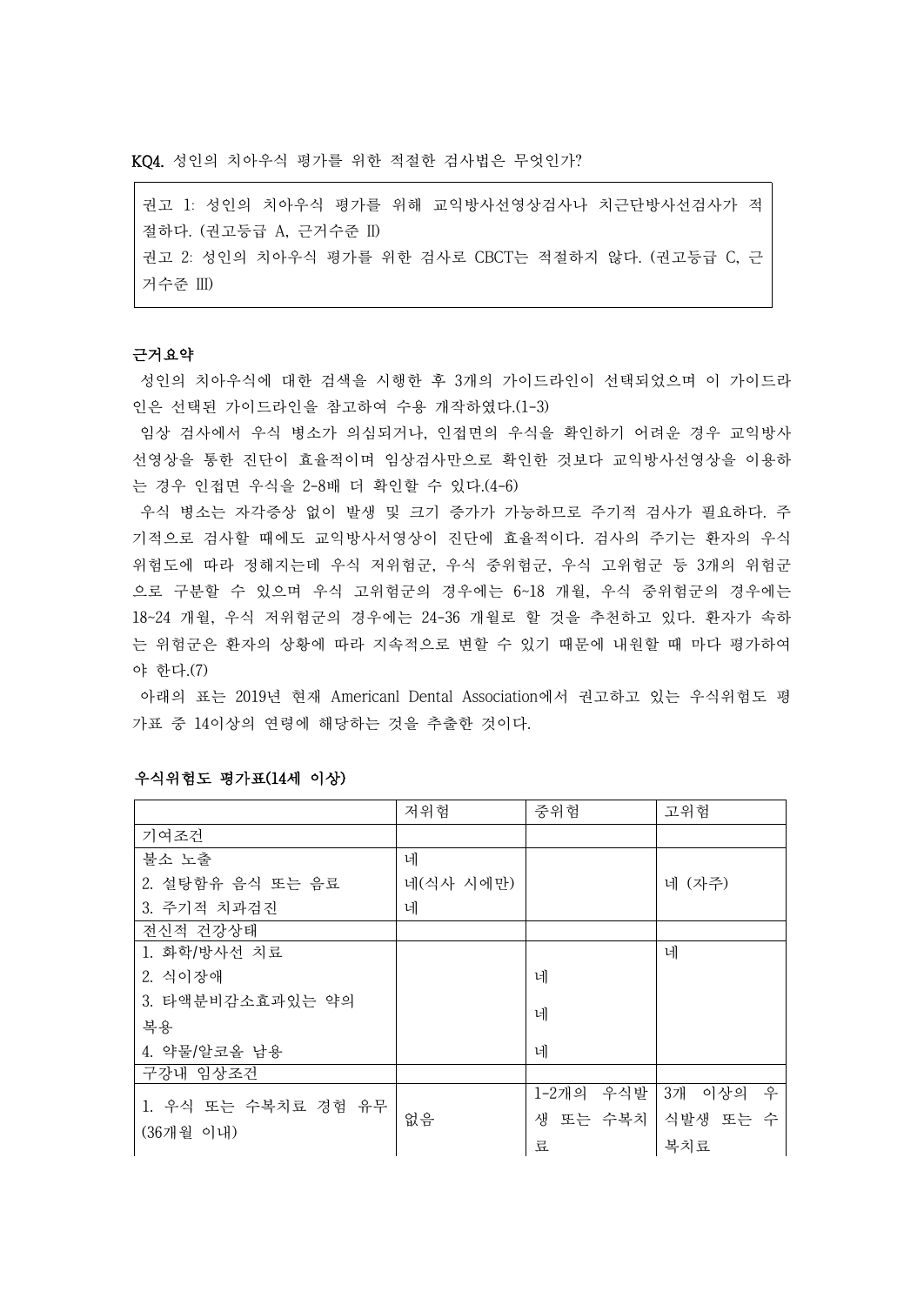| 2. 우식에 의한 치아상실(36개월             |  |   |   |  |  |
|---------------------------------|--|---|---|--|--|
| 이내)                             |  |   | 네 |  |  |
| 3. 치태                           |  | 네 |   |  |  |
| 4. 비정상적 치아형태(구강위생을              |  |   |   |  |  |
| 저해하는)                           |  | 네 |   |  |  |
| 5. 인접면 수복                       |  | 네 |   |  |  |
| 6. 치근 노출                        |  | 네 |   |  |  |
| 7. 돌출된 수복물 변연; 불량한 인            |  |   |   |  |  |
| 접면 접촉                           |  | 네 |   |  |  |
| 8. 여러 구강내 장치(고정식, 가철            |  |   |   |  |  |
| 식)                              |  | 네 |   |  |  |
| 9. 구강건조증                        |  |   | 네 |  |  |
| 전반적 평가                          |  |   |   |  |  |
| 저위험군: 모두 '저위험'에 체크된 경우          |  |   |   |  |  |
| 중위험군: 모두 '저위험' 또는 '중위험'에 체크된 경우 |  |   |   |  |  |
| 고위험군: 한 개 이상이 '고위험'에 체크된 경우     |  |   |   |  |  |

Radiation protection No 172는 인접면의 우식 병소에 대한 CBCT와 구내방사선촬영법을 비 교한 체계적 문헌고찰에서 진단능에 유의한 차이가 없다는 논문이 다수이며 교합면의 우식 병소에서는 CBCT의 민감도가 높으나 특이도가 낮다고 하였다.(1) 진단능에 뚜렷한 차이를 보이지 않는 상황에서 우식병소를 진단하기 위해 방사선노출량이 상대적으로 매우 높은 CBCT를 임상적으로 이용하는 것은 지지받지 못하고 있다.(1)

# 권고 고려사항

#### 1. 이득과 위해 (Benefit and Harm)

교익방사선검사를 통한 인접면 치아우식의 진단은 임상적 진단에 비해 약 2~8배 정도의 추 가 진단능을 보인다고 알려져 있다.(4-6) 다만, 방사선 노출의 위험을 고려하여 볼 때 명확한 근거 없이 고위험군에서 6개월 이하,<br>저위험군에서 12 개월이하에 주기적 검사를 시행하지는 않을 것을 권고하였다.(2)

## 2. 국내 수용성과 적용성 (Acceptability and Applicability)

3개의 가이드라인 중 CBCT를 주로 다룬 1개의 가이드라인을 제외한 2개 모두에서 교익방사 선영상검사를 권고하였다. 이들 가이드라인에 대한 국내 수용성과 적용성 평가 결과, 성인 에서 우식 검사의 방법으로 교익방사선영상검사의 사용은 큰 무리가 없는 것으로 판단되었 다.<br>수용성과 적용성 평가표는 부록 2에 제시되었다.

#### 3. 검사별 방사선량

교익방사선영상검사의 방사선량의 상대적 수준은 1 mSv 미만 군에 속한다. CBCT의 방사선량의 상대적 수준은 1~5 mSv 군에 속한다.